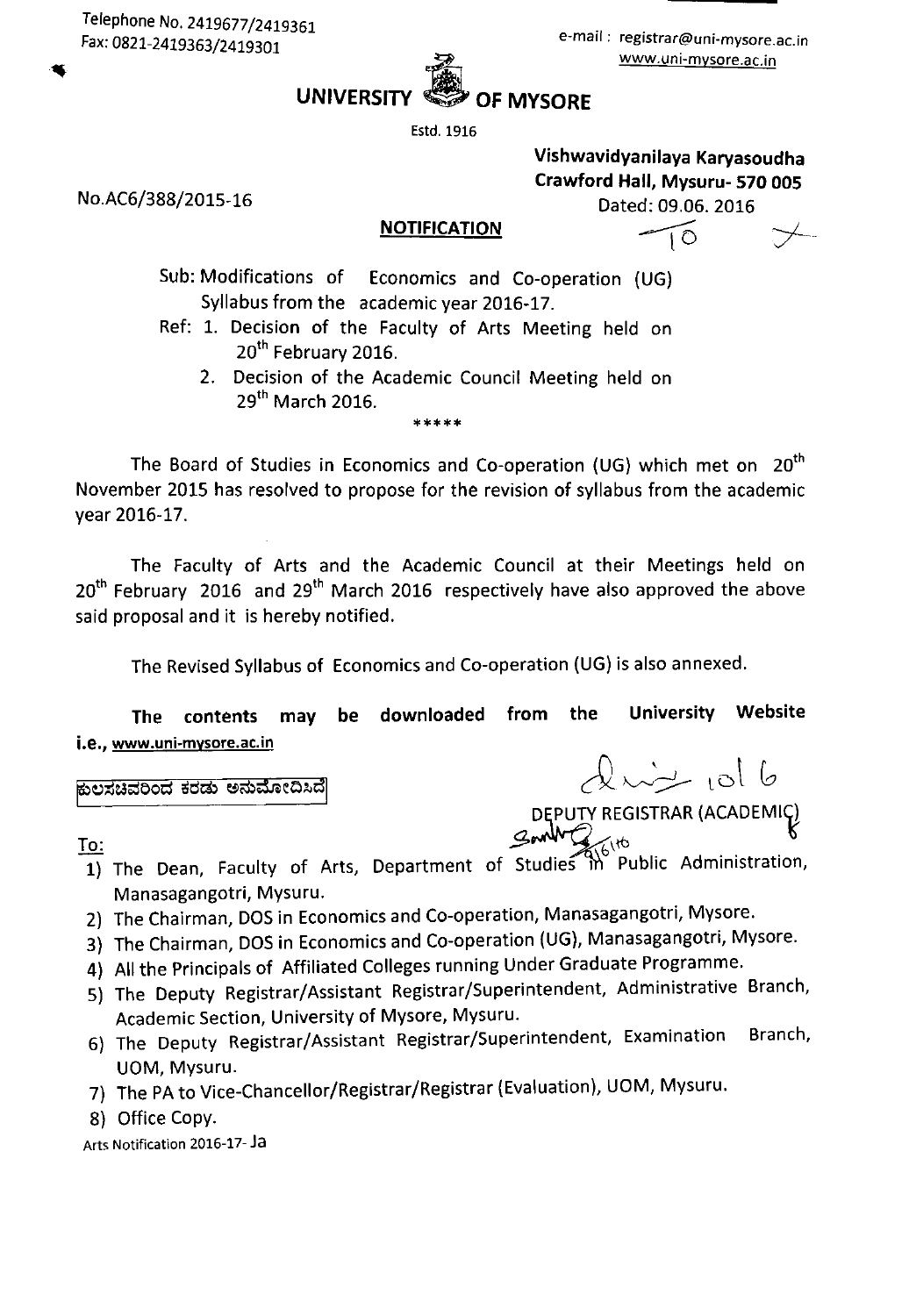## **Modified Syllabus for B.A. (2010-11) B.A. Economics Semester Scheme (Revised Syllabus 2010-1 1)**

| Paper<br>No        | Paper<br>code | <b>Semester</b> | Title of the paper                                 | <b>No. Teaching</b><br>Hours per week |
|--------------------|---------------|-----------------|----------------------------------------------------|---------------------------------------|
| 1                  | Core-1        | I.              | Principles of Micro Economics                      | 6 Hours                               |
| $\overline{2}$     | Core-2        | $\mathbf{H}$    | Principles of Macro Economics                      | 6 Hours                               |
| 3                  | Core-3        | Ш               | <b>Mathematics and Statistics for</b><br>Economics | 6Hours                                |
| 4                  | Core 4        | IV              | Indian Economy                                     | 6 Hours                               |
| <b>V Semester</b>  |               |                 |                                                    |                                       |
| 5                  | Core 5        | V               | <b>Managerial Economics</b>                        | 3 Hours                               |
| 6                  | Core-6        | $\vee$          | <b>Economics of Development</b>                    | 3 Hours                               |
| Electives*         |               |                 |                                                    |                                       |
| $\overline{7}$     | Elec-7:1      | $\vee$          | Agricultural Economics                             | 3 Hours                               |
|                    | Elec-7.2      | $\vee$          | <b>Industrial Economics</b>                        | 3 Hours                               |
|                    | $Elec-7.3$    | V               | <b>Banking Theory and Policy</b>                   | 3 Hours                               |
|                    | Elec-7.4      | $\vee$          | <b>Natural Resource Economics</b>                  | 3 Hours                               |
|                    | Elec-7.5      | $\vee$          | Human Development                                  | 3 Hours                               |
|                    | Elec-7.6      | $\vee$          | <b>Regional Economics</b>                          | 3 Hours                               |
|                    | Elec-7.7      | $\vee$          | History of Economic Thought                        | 3 Hours                               |
|                    | Elec-7.8      | V               | Introduction to Econometrics                       | 3 Hours                               |
|                    | Elec-7.9      | $\vee$          | <b>Fundamentals of Computers</b>                   | 3 Hours                               |
|                    | Elec-7.10     | $\vee$          | Introduction to Tourism<br>Economics (Part I)      | 3 Hours                               |
| <b>VI Semester</b> |               |                 |                                                    |                                       |
| 8                  | Core-8        | VI              | <b>Public Finance</b>                              | 3 Hours                               |
| 9                  | Core-9        | VI              | <b>International Economics</b>                     | 3 Hours                               |
| Electives*         |               |                 |                                                    |                                       |
| 10                 | Elec-10.1     | VI              | Rural Development                                  | 3 Hours                               |
|                    | Elec-10.2     | VI              | Labour Economics                                   | 3 Hours                               |
|                    | Elec-10.3     | VI              | Indian Financial System                            | 3 Hours                               |
|                    | Elec-10.4     | VI              | <b>Environmental Economics</b>                     | 3 Hours                               |
|                    | Elec-10.5     | VI              | <b>Gender Economics</b>                            | 3 Hours                               |
|                    | Elec-10.6     | VI              | <b>Urban Economics</b>                             | 3 Hours                               |
|                    | Elec-10.7     | VI              | Indian Economic Thought                            | 3 Hours                               |
|                    | Elec-10.8     | VI              | <b>Basic Econometrics</b>                          | 3 Hours                               |
|                    | Elec-10.9     | VI              | <b>Computer Application to Economics</b>           | 3 Hours                               |
|                    | Elec-10.10    | VI              | Tourism Economics- Macro Aspects-                  | 3 Hours                               |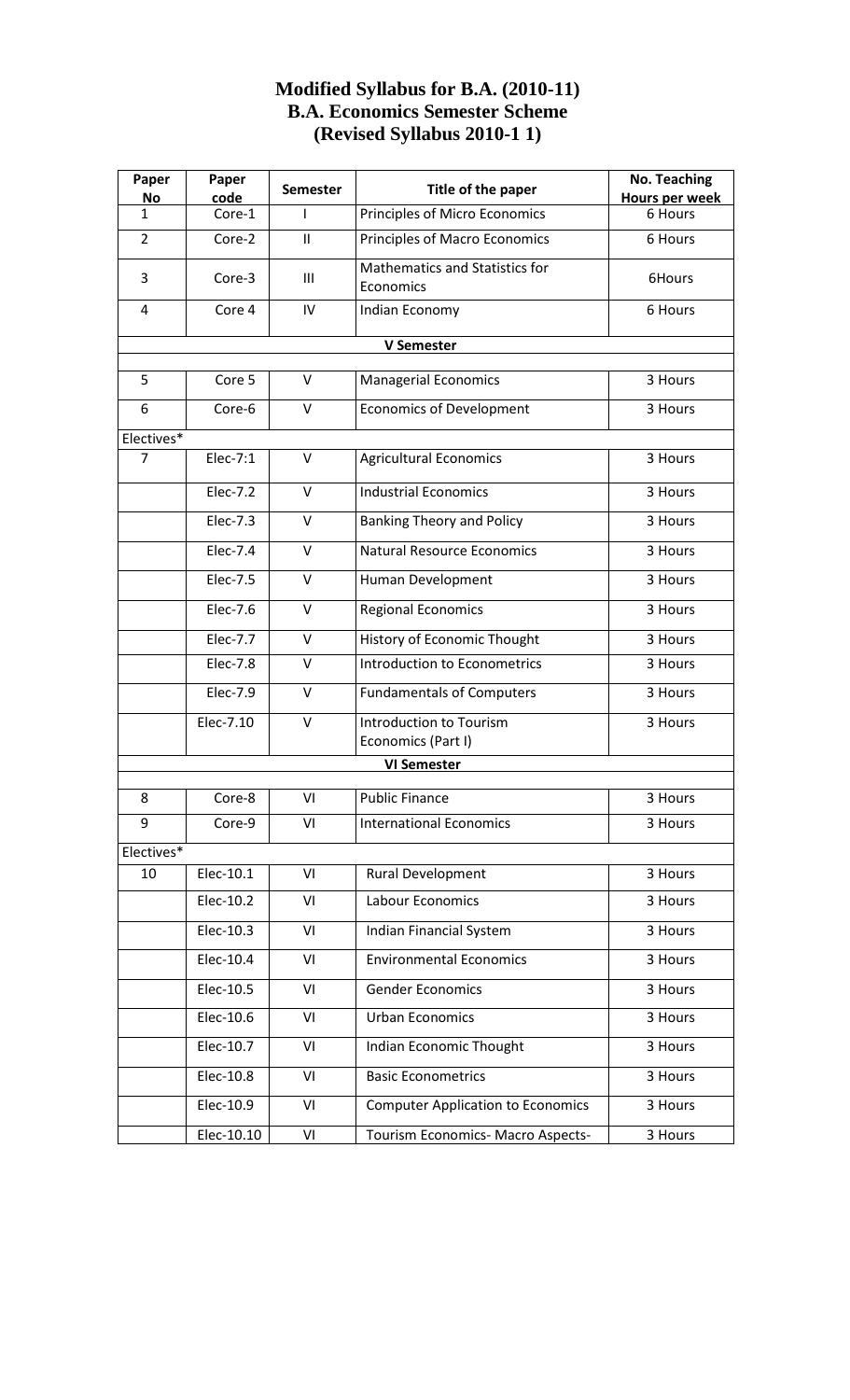## **B.A. Economics (Revised)**

## **IV – Semester (6hrs of Teaching per week)**

## **Paper-4 (Core-4) INDIAN ECONOMY**

## **Module 1 : Structure of the Indian Economy**

Natural, Human Resources and economic development: size and growth rate of population in Indian- population explosion – population policy.

National Income of India – National Income estimates in India – Trends in National Income – Growth and structure – *Estimation of National Income* - Limitations of National Income – Inequalities of Income in India.

## **Module 2 : Agriculture Sector in India**

The place of Agriculture in the National Economy since 1991 – Crop pattern in India – National Agriculture Policy – Food security in India – Irrigation and agricultural inputs – agricultural labour – progress of agriculture under the plans.

## **Module 3 : Indian Industries**

Importance of Industrialization – Industrial policy since 1991 – Problems of large scale Industries – Role and Problems of small scale industries – Disinvestment – policies and issues, Emergence of IT Industry.

## **Module 4 : The Tertiary sector in India**

Foreign Trade of India : Composition of India's foreign trade – Direction of Indian's foreign trade – Indian's balance of payments – Impact of WTO on India's foreign trade – India's foreign exchange reserves.

The reserve bank of India its functions and Monetary management – reforms in the banking sector.

## **Module 5:**

## **(a) Indian Fiscal System**

Revenue and Expenditure of the central and state governments – public debt management – Financial relations between center and state Parallel economy.

## **(b) Challenges to development**

Poverty : Poverty eradication programmes in India

Unemployment in India, schemes to reduce unemployment.

## **Reference:**

- 1. Dutt Ruddar and Sundaram K.P.M (2007) Indian Economy, S.Chand and Co New Delhi.
- 2. Misra S.K and V.K Puri (2007) Indian Economy, Himalaya Publishing House, Mumbai. Agarwal A.N (2007) Indian Economy – Problems of development and Planning Wishwa Prakashan, New Delhi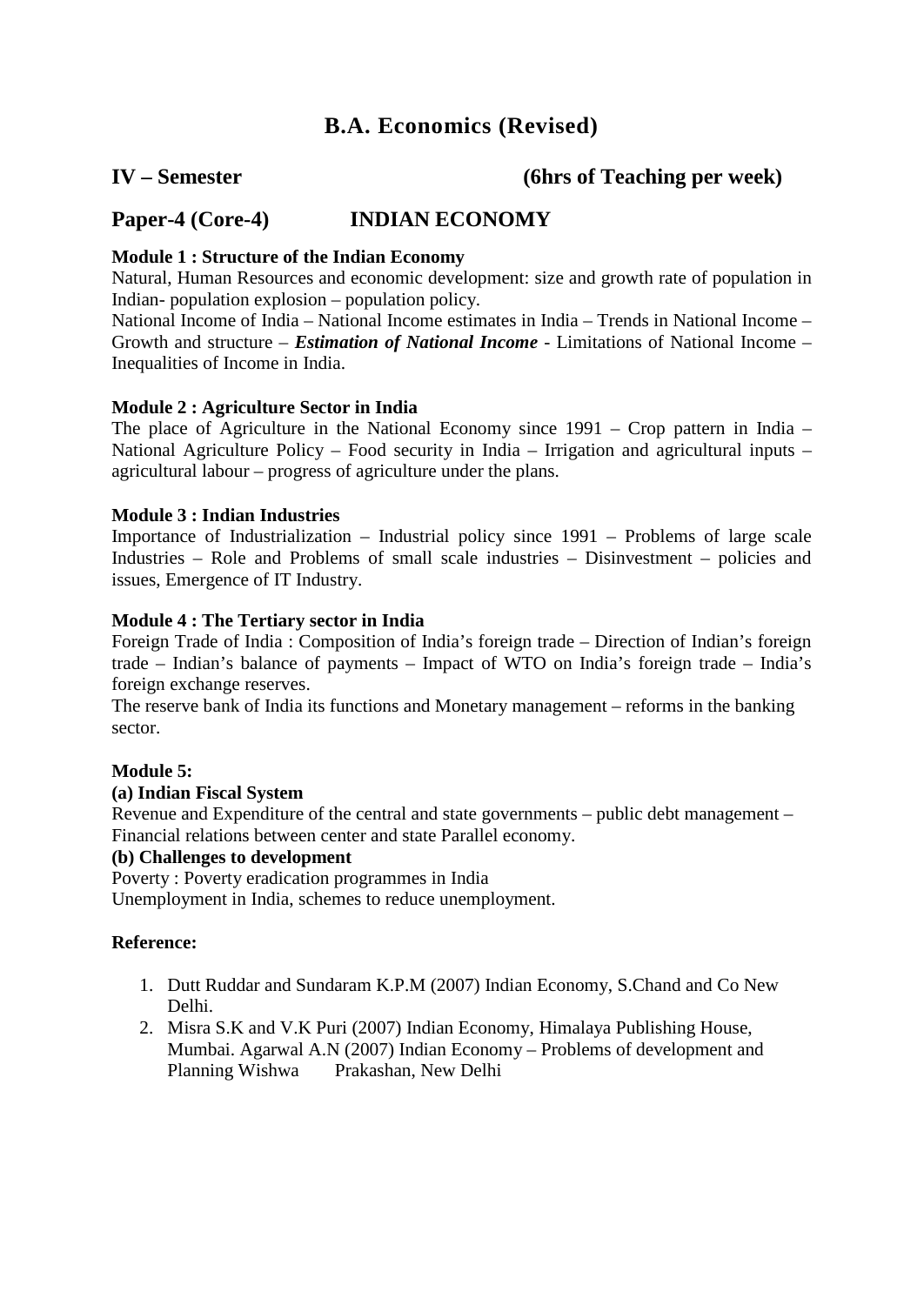**VI – Semester (3hrs of Teaching per week)**

## **Paper – 8 [Core 8] PUBLIC FINANCE**

## **Module 1 : Introduction**

Nature, Scope and Importance of Public finance – Public Finance vs Private Finance – Importance of the study of public Finance – Role of Public Finance in Developing Countries.

## **Module 2 : Principles of Public Economics**

Principle of Maximum Social Advantage – Principle of Allocation of Resources – Test of Social advantage – welfare Foundations of Public Finance – Social Welfare Functions of modern Government – Distinction between private Goods and public Goods – Market Failures – market Imperfections – Externalities.

## **Module 3 : Public Expenditure, Public Revenue and Public Debt**

Principle of public Expenditure – Wagner's Law of increasing State Activities, Hypothesis – Kinds of public Expenditure and Canons of Expenditure, Sources of public Revenue – Tax Revenue and Non Tax Revenue – Types – Direct and Indirect Taxation – Characteristics of a Good Tax System, Meaning of public Debt – Causes – Limits to raising public debt – burden of Debt – Debt Redemption

Deficit Financing – Meaning – Techniques of Deficit Financing – Objectives of Deficit Financing

## **Module 4 : The public Budget**

Classification of budgets Programme and Performance Budget – Budgetary Deficits – Primary, Revenue and Fiscal Deficits – Zero base budgeting

## **Module 5 : Fiscal Policy**

Objectives of Fiscal Policy – *Role of Fiscal Policy in Economic Development*.

## **References**

- 1. Musgrave R.A and Musgrave Public Finance in theory and Pratice
- 2. Ulbrich Holley (2003) Public Finance in Theory and Practice, Thomson South-Western, USA
- 3. Bhatia H.L (2004) Public Finance, Vikas Publishing House Pvt Ltd, New Delhi
- 4. Sundaram K.P.M and K.K.Andley (2003) Public Finance S Chand & Co Ltd ,New Delhi
- 5. Singh S.K. (2001) Public Finance in Theory and Pratice S.Chand and Co Ltd
- 6. Agarwal R.C (2004) Public Finance Theory and Practice Educational Publishers Agra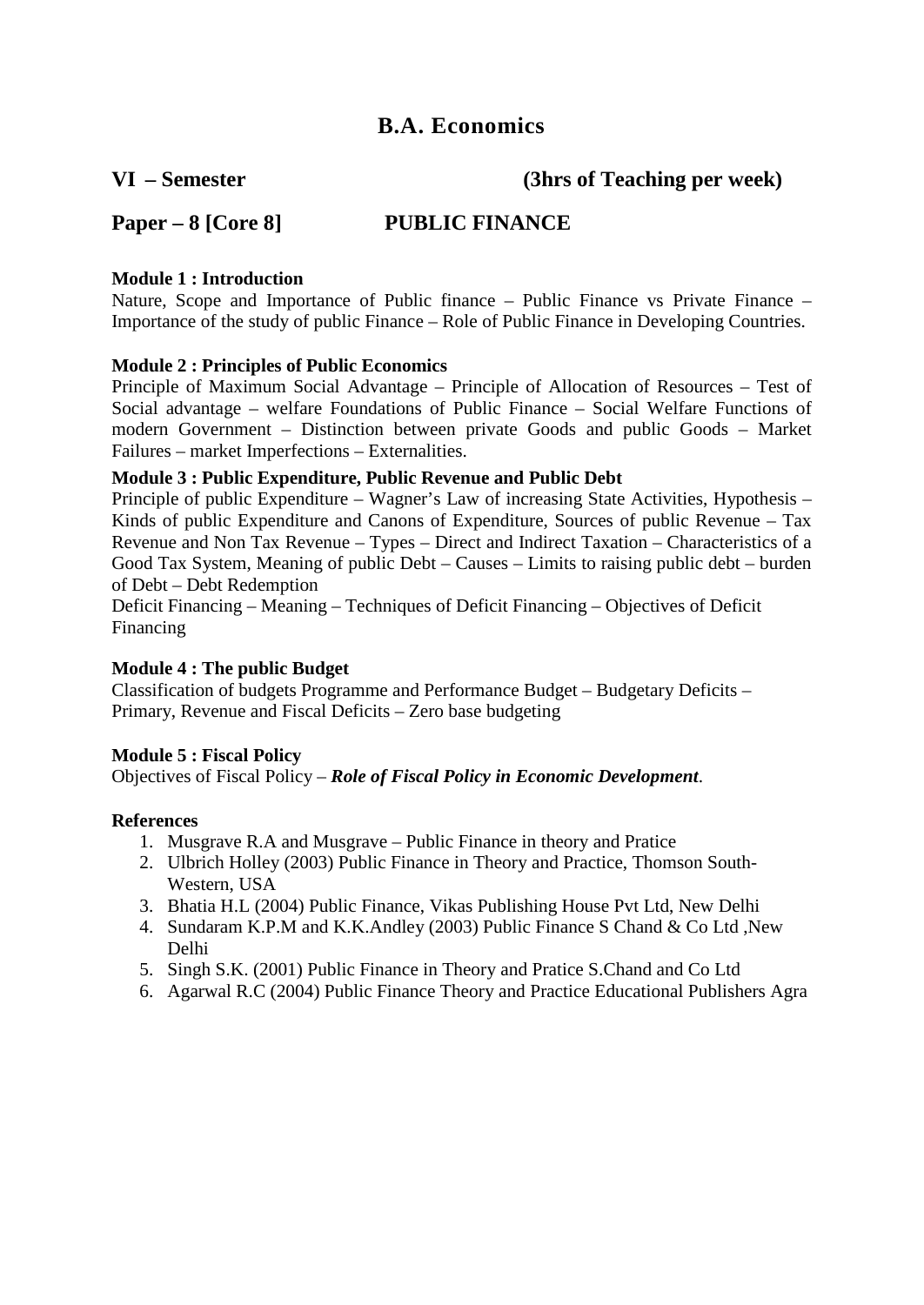**VI – Semester (3hrs of Teaching per week)** 

## **Paper –9 [Core 9] INTERNATIONAL ECONOMICS**

## **Module 1 : Introduction and Theories of International Trade**

Importance of International Economics – Distinction between Internal and International Trade – Need for the study, Theories of Absolute cost advantage and Comparative Cost – Heckscherohlin Theory – leontief Paradox

## **Module 2 : Terms of Trade**

Various concepts of terms of trade – Concept of reciprocal Demand – Factors Affecting Terms of Trade – Deterioration in Terms of trade – Gains from Trade

## **Module 3 : Trade and Commercial Policy**

Free Trade vs Protectionist Policy – Relative Merits and Demerits – Tariffs : Types and Effects of Tariffs – Quotas : Its Effects on trade – Role of Multinational Corporations – Trade Liberalization – World Trade Organization (WTO) and its Functions.

## **Module 4 : Balance of Payment and Foreign Exchange**

Concepts of Balance of Trade and Balance of Payments – Disequilibrium in the Balance of payments – Various measures to correct disequilibrium in the balance of payments. Merits and Demerits of Devaluation, *Foreign Exchange Rate – Meaning and Determination*.

**International Financial Institution and Eco Co-Operation –** Functions of International Monetary Fund(IMF) and International Bank for Reconstruction and Development (IBRD)

## **Module 5 : International Economic and monetary Co-Operation**

New International Economic Order (NIEO) – Economic Co-Operation among Developing Countries – South Asian Association for Regional Co-Operation (SAARC)

## **References**

1. Salvatore Dominick (2005) International Economics, John Wiley & Sons, Inc

2. Mithani D.M (2003) International Economics, Himalaya Publishing House, Mumbai

3. Mannur H.G (2003) International Economics Vikas publishing House Pvt Ltd, New Delhi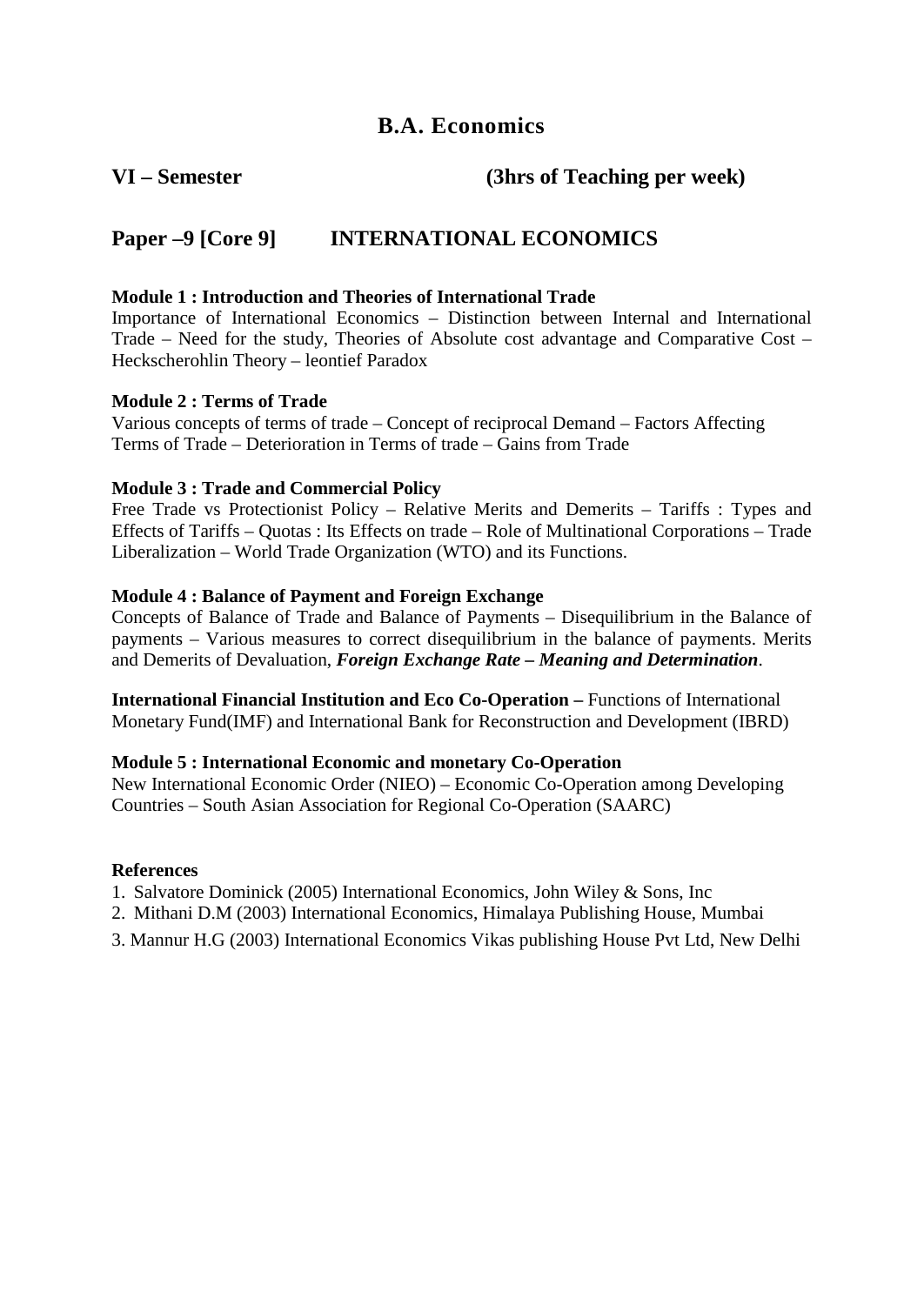# **Paper-10 [Elective 10:1]**

## **VI – Semester (3hrs of Teaching per week)**

## **RURAL DEVELOPMENT**

## **Module 1 : Introduction to Rural Development**

Definitions – Objectives and Importance of the Study of Rural development – Characteristics of Rural Economy, Society and Polity, *Need for Rural Development*.

### **Module 2 : Approaches to Rural Development**

Gandhian Approach – Sectoral approach – Cluster approach – Service area approach – Integrated approach – Participatory approach

### **Module 3 : Rural development Programmes**

Dimensions of Rural Unemployment and Poverty – A brief review of the current rural development programes for poverty alleviation – Rural infrastructure (Economic and Social) Programmes – Gender Bias in Rural development.

## **Module 4 : Rural Industrialization**

Growth and Development of rural Industries: Indian rural industrial Co – Operatives – Small – Scale and Cottage Industries –promotional Measures.

## **Module 5 : Rural Institutions**

Rural Social Institutions – Panchayath Raj institutions – Role of Non – Governmental organizations (NGOs) and Self – Help Groups (SHGS) in Rural Development – *Impact of Globalization on Rural Development.* 

## **References:**

- 1. Satya Sundaram I, (1997), Rural Development, Himalaya Publishing House, Mumbai.
- 2. Sharma D.P. and V.V.Desai, Rural Economy of India (1990), vikas Publishing House Pvt Ltd, New Delhi
- 3. Parthasarathy G (2003), Economic Reforms and Rural development, Academic Foundations, New Delhi
- 4. Government of India Five Year Plan Documents (VI,VII,VIII,IX,X and XI Plans) Planning Commission, New Delhi
- 5. Government of India, Annual Reports, Ministry of Rural Development, New Delhi.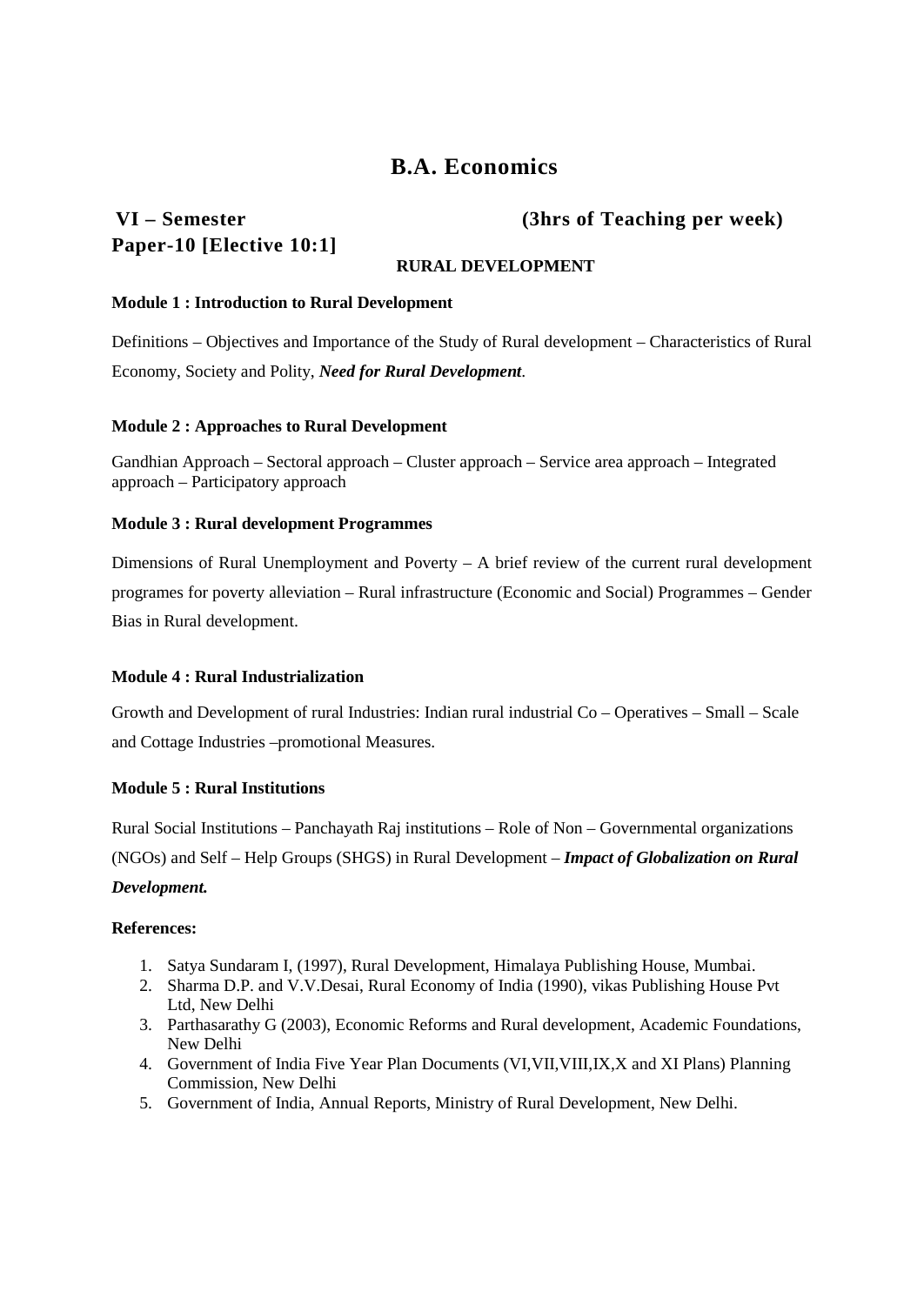**VI – Semester (3hrs of Teaching per week)**

## **[Elective 10:3] INDIAN FINANCIAL SYSTEM**

#### **Module 1 :Introduction**

Introduction – Role and Significance of Financial System –Indian Capital and Money Markets – Stock Exchange – Changing Structure of Indian Financial System.

#### **Module 2 : Indian Banking System**

Different Phases of banking Development in India – Commercial Banks - Social Control Scheme – nationalization of major Commercial Banks – post Bank – Nationalization Era, branch Expansion, Deposit Mobilization and Credit Deployment

### **Module 3 : Commercial Banking in India**

Imperial bank of India – State Bank of India – Lead Bank Scheme – Dominance of Public sector banks – Growth and performance of Commercial banks – Profit Planning – Portfolio management – Changing Scenario of Public Sector banks – Merchant Banks – Investment banking – Off-Bank Activities (Consultancy, Research and Development) - Mergers of Commercial Banks – regional Rural Banks – Banking Sector Reforms.

#### **Module 4 : Co-Operative Banking in India**

Evolution of Co-Operative as Financial Institutions in India – Structure and Role of Co-Operative Banks – Agricultural and Non-Agricultural – Urban Cooperative Banks – industrial Cooperative Banks – Employee's Credit Cooperative Societies.

#### **Module 5 : Development Banks and Non-bank Financial Institutions**

Nature of development banks – Distinctive features of a development Bank – Risk Management – Industrial development Bank of India, Industrial Credit and Investment Corporation of India – National Bank for Agriculture and Rural Development, Non-Bank Financial Institutions in India – Factors contributing to the Growth of NBFIs – Types of NBFIs in India

#### *Module 6: Reserve Bank of India*

*Reserve Bank of India – Origin, Development, Functions and performance – Quantitative and Qualitative Credit Control methods in India.*

#### **References**

1. Shekhar K.C. & Lekshmy Shekhar (1999), Banking Theory and pratice, Vikas Publishing House Pvt Ltd, New delhi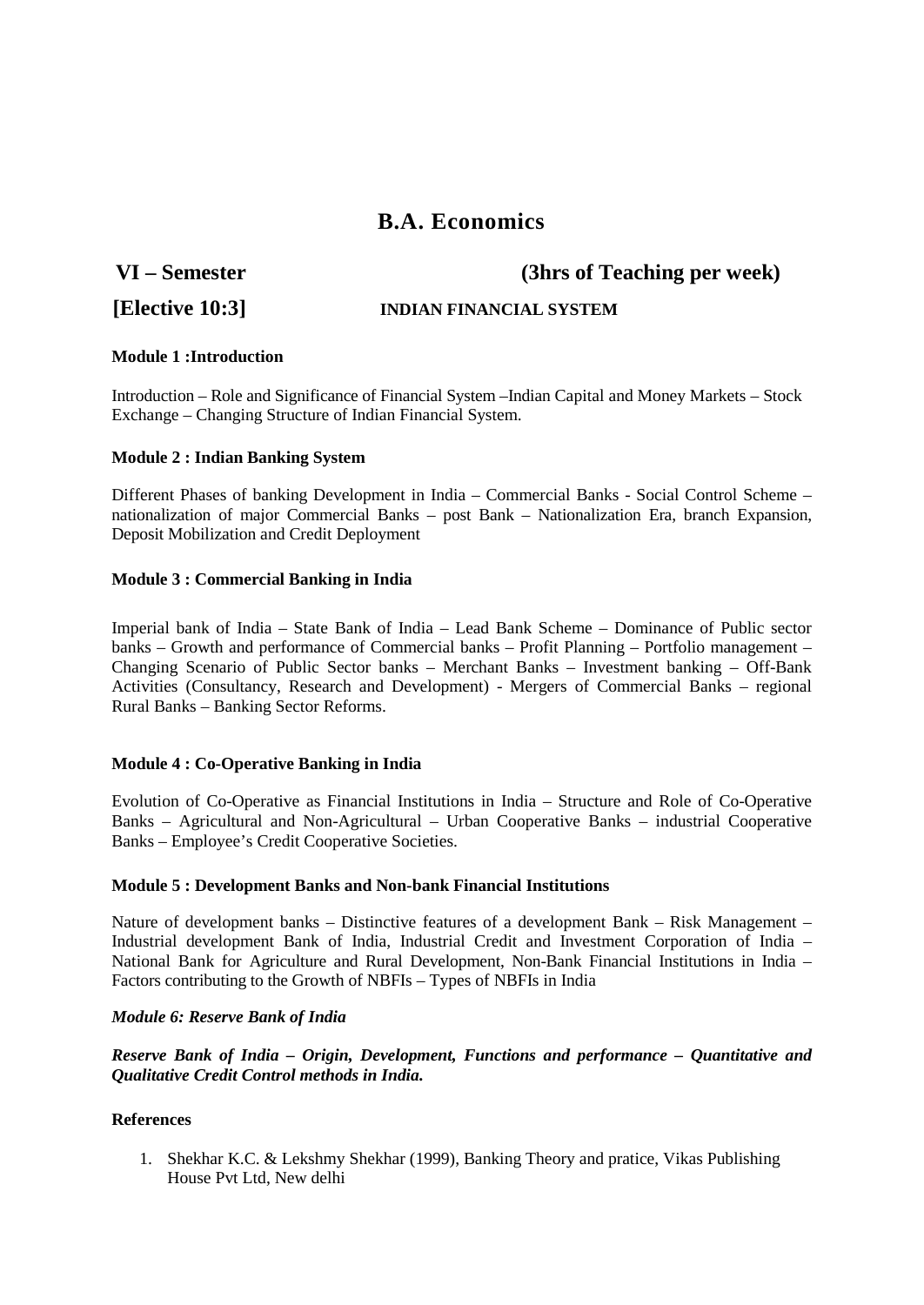- 2. Varshney P.N and D.K.Mittal, (2003), Indian Financial System, Sultan Chand & Sons, New Delhi
- 3. Machiraju H.R,(2002), Indian Financial System, Vikas Publishing House Pvt, Ltd, new Delhi.

# **VI – Semester (3hrs of Teaching per week)**

## **[Elective 10:7] INDIAN ECONOMIC THOUGHT**

### **Module 1 : Ancient and Medieval Period**

Economic Thought in ancient and medieval India – A brief analysis of kautilya's Arthashastra: Economic Functions of the State, Taxation and Pricing Policy and Land revenue System

### **Module 2 : Economic Thinkers in India**

**Dadabhai Navaroji** : The Drain Theory : Criticisms and its Long run Relevance.

**Mahadev Govind Ranade** : Poverty and Industrialization; Agrarian policy, Railway, Investment.

**R.C Dutt** on Economic Growth,

Sir. M. Vishweshwaraya – Rural Development : Planning and Industrialization

## **Module 3 : Gandhian Economic Thought**

**Mahatma Gandhi** : Limiting Wants, Charaka: Swadeshi Technology, Sarvodhaya - *Rural industries – Trusteeship and Sanctity of work.*

#### **Module 4 : Socialist Economic Thinkers in Modern India**

**Jawaharlal Nehru** : Planning, Heavy Industries – Rural Development – Panchayat Raj Institutions – Socialism.

**B.R. Ambedkar** – Provincial Finances – Small Holding - State Socialism.

**Ram Manohar Lohia** – Socialist Ideas

## **Module 5 : Planning Economic Growth and Rural Development**

**D.R Gadgil** on planning , Decentralization;

**V.K.R.V.Rao** : National Income Estimates, Dificit Financing,

**C.N.Vakil** and **P.R.Brahmananda** : wage goods model,

**P.C. Mahalanobis** – Planning Model

**Economics of Amartya Sen** – Poverty and Famine Analysis; Views on Economic Development – Human Capabilities Approach.

**References :**